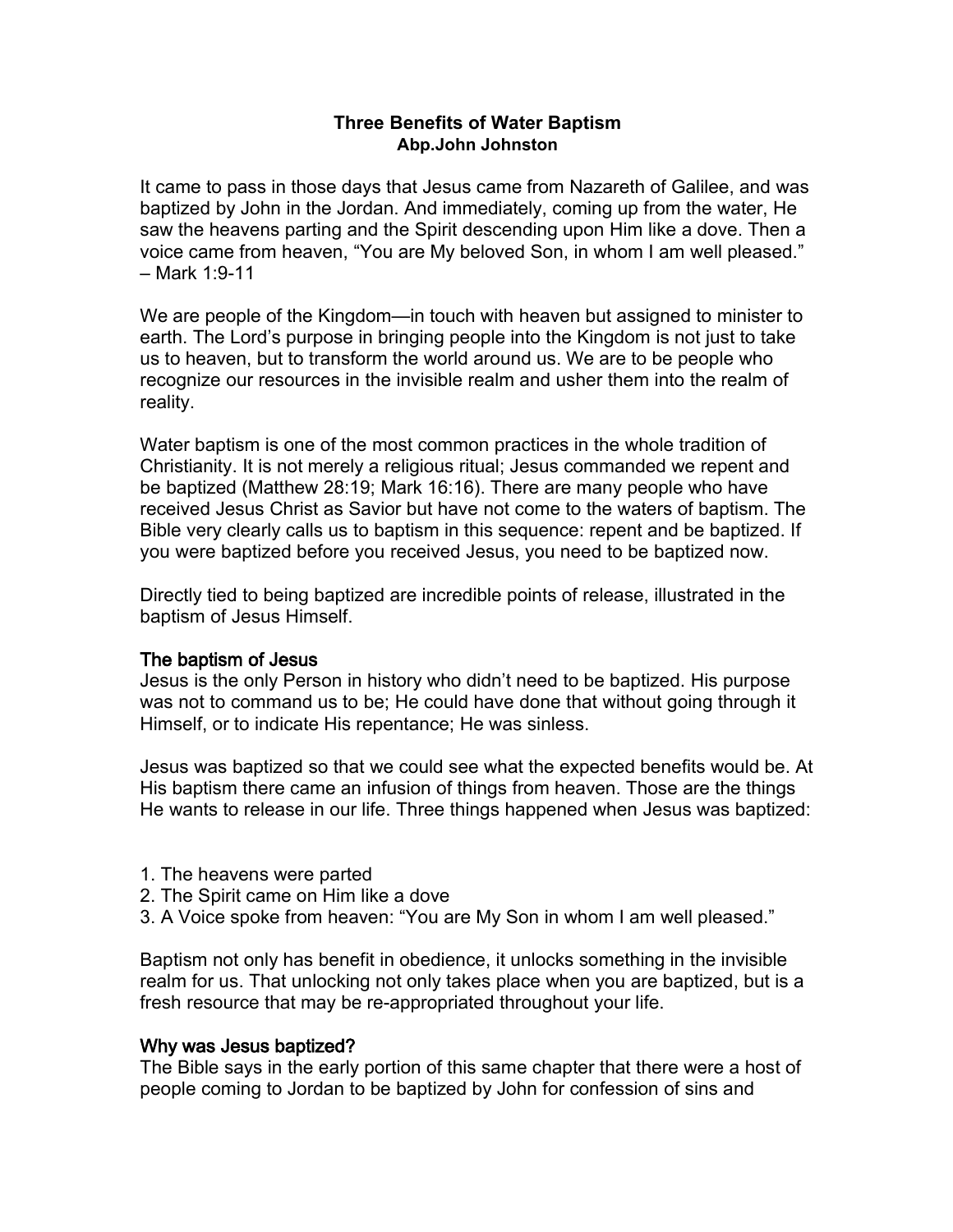repentance. Jesus not only was born the sinless Son of God, conceived in the womb of the virgin and conceived by the power of Almighty God, not only born without sin but He lived a life of sinlessness. We know that because of the Father's approval upon Him when He comes up from the waters of baptism (v. 11). That was the Father's seal of approval on the first thirty years of His Son's life.

So Jesus was not there for confession of sin. He was not there for repentance. What was He doing? What Jesus was doing was opening to what happened as He came up out of the waters. Essentially, wrapped up in the Holy Spirit's coming upon Him. Though He had been born of the Spirit and the presence of the Spirit was with Him and upon Him all those years, the anointing of the Spirit as Messiah for the ministry that He had to bring and for the sacrifice He was going to present of His own life unto death – that required the anointing from heaven of the fullness and the power of the Holy Spirit.

It is not clear in some believers' minds that there's a difference between being born by the Spirit of God and being baptized by the Spirit of God. Jesus is the first example we have. He was born by the power of the Spirit—it was a biological birth but there was a spiritual presence of the Holy Spirit in Him that was never violated. Just as Adam, if he had never sinned at the original creation, would always have had a continual touch with the Father God, the Creator, but that was violated when man fell into sin.

So Jesus, who the Bible calls the second Adam (1 Corin. 15:45-48) for He's come to start a whole new race of the freed and the forgiven. So the second Adam comes and He does in fact live sinlessly, and we come to this moment when He's baptized in Jordan, and He's just said to John, by doing this, will fulfill all righteousness (Matthew 3:15).

The concept of fulfillment in the Scripture has to do with not just meeting a criteria, but with an overflow of abundance. So He's said this will overflow what is intended in the righteous counsels and purposes of the Father.

So as He was baptized, there came the launching of His ministry. He becomes anointed for His messianic ministry and mission. The ministry of the three and a half years; his mission, to become the Lamb of Sacrifice who will rise from the dead and become our Savior.

Jesus opened a doorway for a dynamic to be released at baptism. Water baptism is not intended to be a mere ritual. If it were only a ritual we would still do it because Jesus commanded us to be baptized. It's His idea, and He says that it's not an issue of choice. You have to be baptized to evidence your obedience to Him.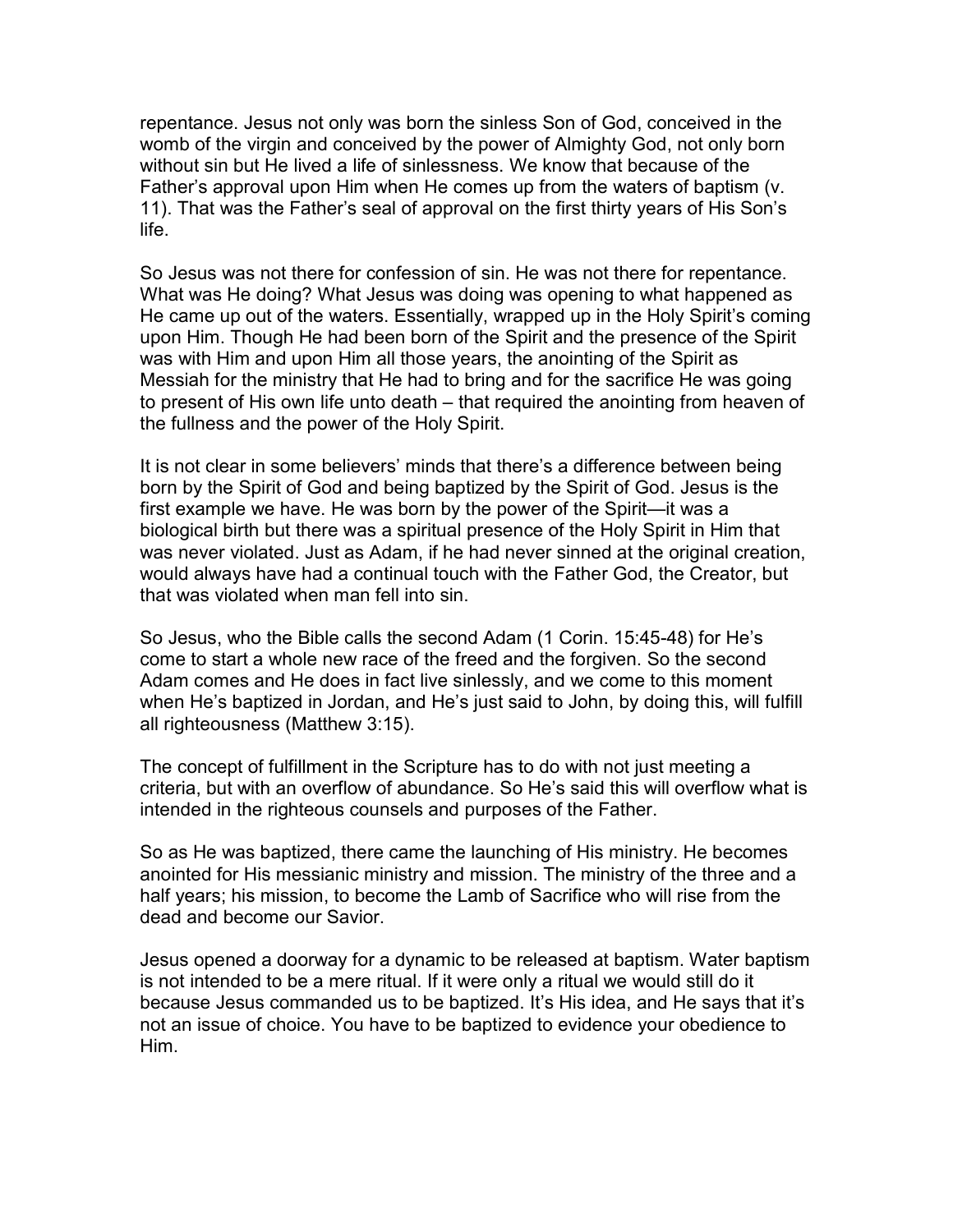There's always the argument: Do you have to be baptized to go to heaven? Isn't faith in Christ enough? Then they'll point to the classic example—what about the thief on the cross who professed faith in Jesus and then died and didn't get baptized. The exceptions are never any case you use to argue for anything of incipient rebellion in your soul. The issue is, if you happen to be nailed to a cross and dying and you receive Christ, God in His great mercy will probably take care of it the same way.

But the Lord is calling us to a pathway of obedience, and the deep concern is for any who indeed love the Lord, have received His love for you, now there are things He wants to unfold to you. Water baptism opens the way to things that will never happen in your life until you take that pathway to obedience.

There's also an endless fund of resource for all of us who have been baptized, as well as received Christ as Savior, and that resource can be drawn on across the pathway of all of our life. These things are threefold, wrapped up in the things you see took place at Jesus' baptism.

- 1. Father says, "This is My beloved Son in whom I am well pleased."
- 2. The heavens were parted
- 3. The Holy Spirit came upon Jesus

In Mark's rendition, he gives us a little more detail – "while he was praying". coming up from the rivers of baptism, then the Holy Spirit descended upon Him and the anointing for messianic ministry and mission took place.

1. These same three things have points of application to all of us. There is a divine approval God wants to seal to your heart and mine and for the same reason that He spoke the words to His Son.

2. There is a breakthrough. The parting of the heavens that it mentions has to do with not an opening of a space in the sky but with a rending open of the invisible realm for something to break through—perception, grasp, an availability to things supernatural. Not weird, but people with two feet on the ground and a clear perception in their understanding that "I am a person of the horizon. I touch the things of heaven."

3. The overflowing river of life of the Holy Spirit coming upon the person for the purpose of ministry and mission. Every one of us have a ministry to live out whatever it is in your particular vocation, to have the Holy Spirit enabling you by the power of Christ to serve what you were made to be. Every one of us also have a mission in life—a specific target that our life is about. It takes the power of the Holy Spirit for that to occur, and the Lord wants to open up that resource to us at special dimensions that are illustrated at what happened to Him at baptism.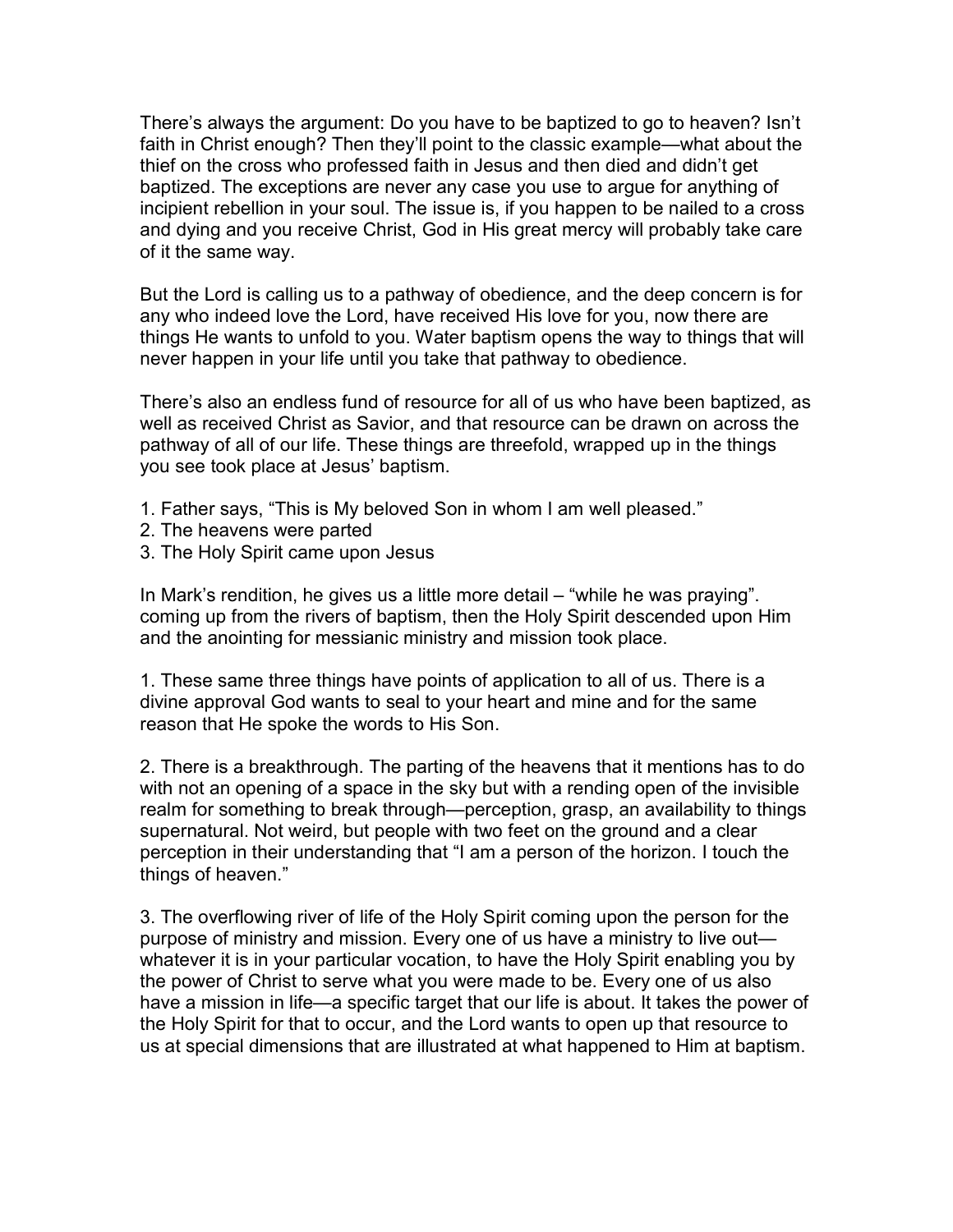## Do all believers need to be baptized?

Baptism is a meaningless exercise if a person doesn't believe in Jesus the Savior. Many people are sincerely deluded that by having at some time or another been baptized, that covers the issue with God. However sincere their motivation or the motivation of their parents, baptism is only a human work that can earn nothing from God apart from coming to Christ and receiving salvation as the free gift. Then baptism is a sign of our obedience to His lordship. He calls us to be baptized.

There are many people who have received Jesus Christ but who have not come to the waters of baptism. The Bible very clearly calls us to baptism in this sequence: repent and be baptized. So if you were baptized a long time ago, before you received Jesus, you need to be baptized now. This doesn't impugn the sincerity of your parents who may have brought you for baptism as an infant.

Some might ask, "How do you feel about people who are baptized as infants?" I thank God for parents who had enough spiritual savvy that they at least cared enough to do something that indicated that they thanked God for that child and wanted to acknowledge it to the Almighty God. It's not a matter of saying anything unkind in that arena, but looking at the fact that you and I have our own responsibility after we receive the Lord–you need to get baptized in water. That's the Word of God.

At The Church On The Way, we dedicate babies but we do not baptize them, not as a feisty opposition, but because it avoids the child later being confused, thinking because they got baptized then that now, after they've received the Lord, they don't need to be baptized. "Repent and be baptized"—those things are to go in tandem. That's the Word of God.

And directly tied to being baptized are incredible points of release, illustrated in the baptism of Jesus Himself. Beside establishing obedience to your Lord and opening to His promise through baptism, baptism provides these three things:

Benefit #1: Baptism provides an occasion for a heavenly announcement to your soul

When the Father spoke, "This is my beloved Son in whom I am well pleased," those words were spoken as a confirmation of the sinlessness of His Son. The Father's pleasure with His humility. Jesus did not need to come to this point of baptism, but it pleased the Father that Jesus full submission to identifying with the people He had come to reach.

There is something about the beauty of Jesus coming to baptism, and something about the Father's confirmation of the absolute purity of His Son that speaks to not only our hearts of who Jesus is, but speaks about something that we need for ourselves as well.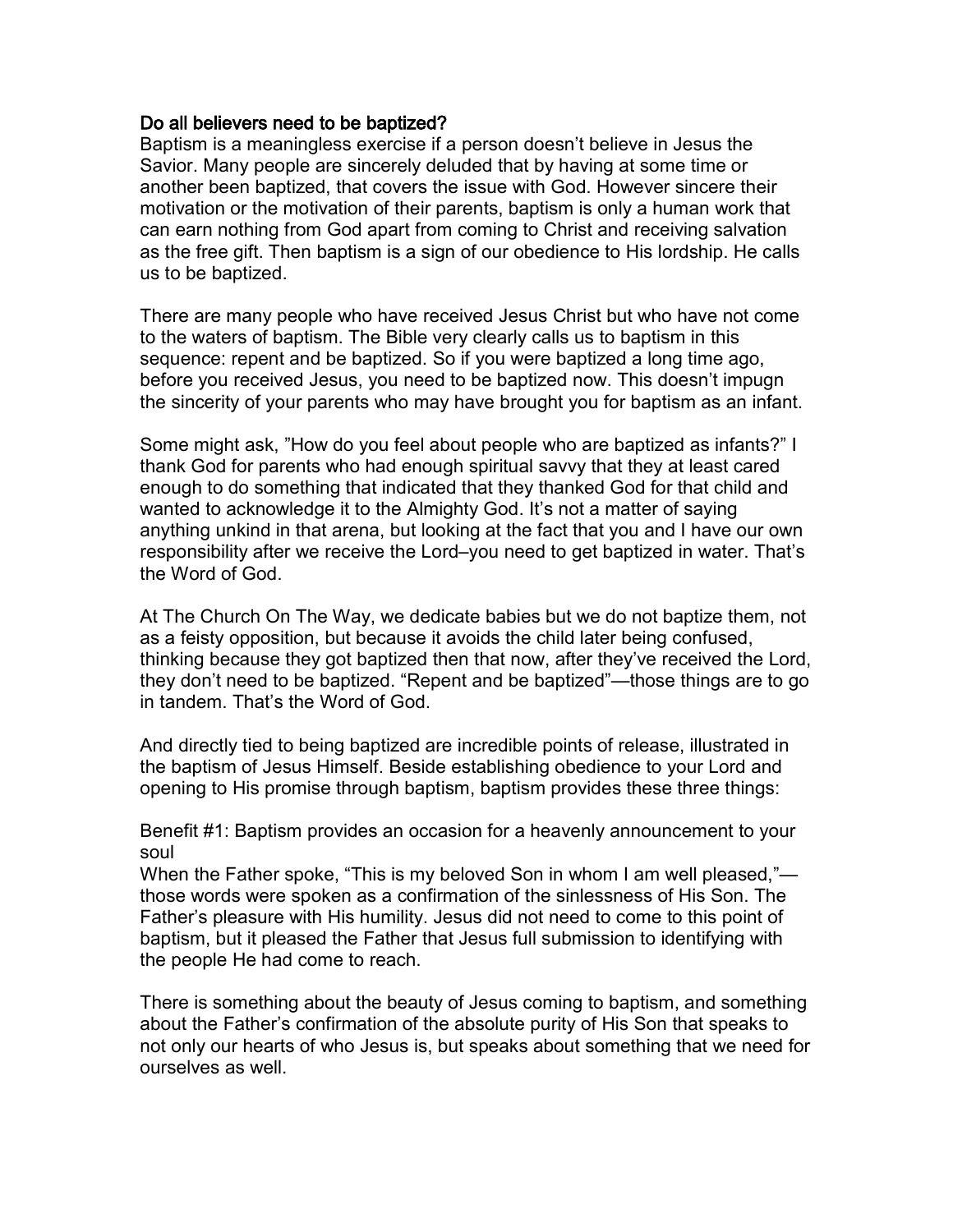There's got to be somebody in this room who knows the Lord, you know that you're born again, you know you have relationship with God, but sometime this week, at some moment, there was something that occurred and you felt less than really like an effective, efficient, pleasing son or daughter of the Most High. It could be because of something you did that you knew displeased the Father, and having done that, presumably, you then confessed to the Lord—Lord, I'm sorry. I ask You to forgive me. But those are moments the adversary loves to capitalize on. For our common adversary, the devil—recognizing any failure on our part, takes great delight in not letting us off the hook. Condemnation is the name of his game. Everything that he can do to rub your nose in it. Make you feel that you are a total flop. The argument goes something like this: God's okay with it but don't expect anything significant to happen in your life now. You've blackballed yourself from the possibilities of anything worthwhile happening.

There's other things besides condemnation—a whole pattern of inadequacy that many people feel. In the brokenness of our society, there are hosts of people who have enough abuse from past relationships they've been through—not necessarily violent abuses, but things where relationship was mistreated and violated and there is something that it's done to you that can reach as far back as your childhood or teenage years. The wound leaves a residue in your soul that anytime anybody talks about relationship—or if they don't talk about it—still, relationship is always got a shadow over it as far as you're concerned. Even though you know in your head that you have a relationship with God through Jesus Christ, but there is something of a deficiency of confidence that you live with all the time. It hinders your feeling as a bold person for the Lord. It drains off the joy of the Lord that's intended to be strength to you. It has to do with a residue of rejection that you feel from things past.

Just as surely as Satan comes to condemn for failure, there are things of failure by other people that impact you. It takes away from that sense of confidence of who you are as one of the Lord's own.

These things are so counterproductive to our being the person the Lord has recreated us in Christ to be. God has brought us to Jesus in order that we might know the release of the full sense of God's pleasure in our lives. When we come to the Lord and gain that initial sense of forgiveness, He says, I want you to come to the waters of baptism because in that moment, as you designate your obedience to My Son, I want to tack down at a specific, inescapably clear time and place on earth a physical action you can refer to the rest of your life. You put your trust in the Lord in a moment in the realm of the ethereal; it's not invalid, but it happened between your heart and heaven. But there's something about having come to a time and place and the God who created us and know the degree of our attachment to earth says, I want to nail down a time and a place and a moment, and it will be marked, and at any time in your life you can point back and say, at that point, I pleased the Father's will, and I am not a person who will live or accept these kinds of pressures that come from the liar, the devil who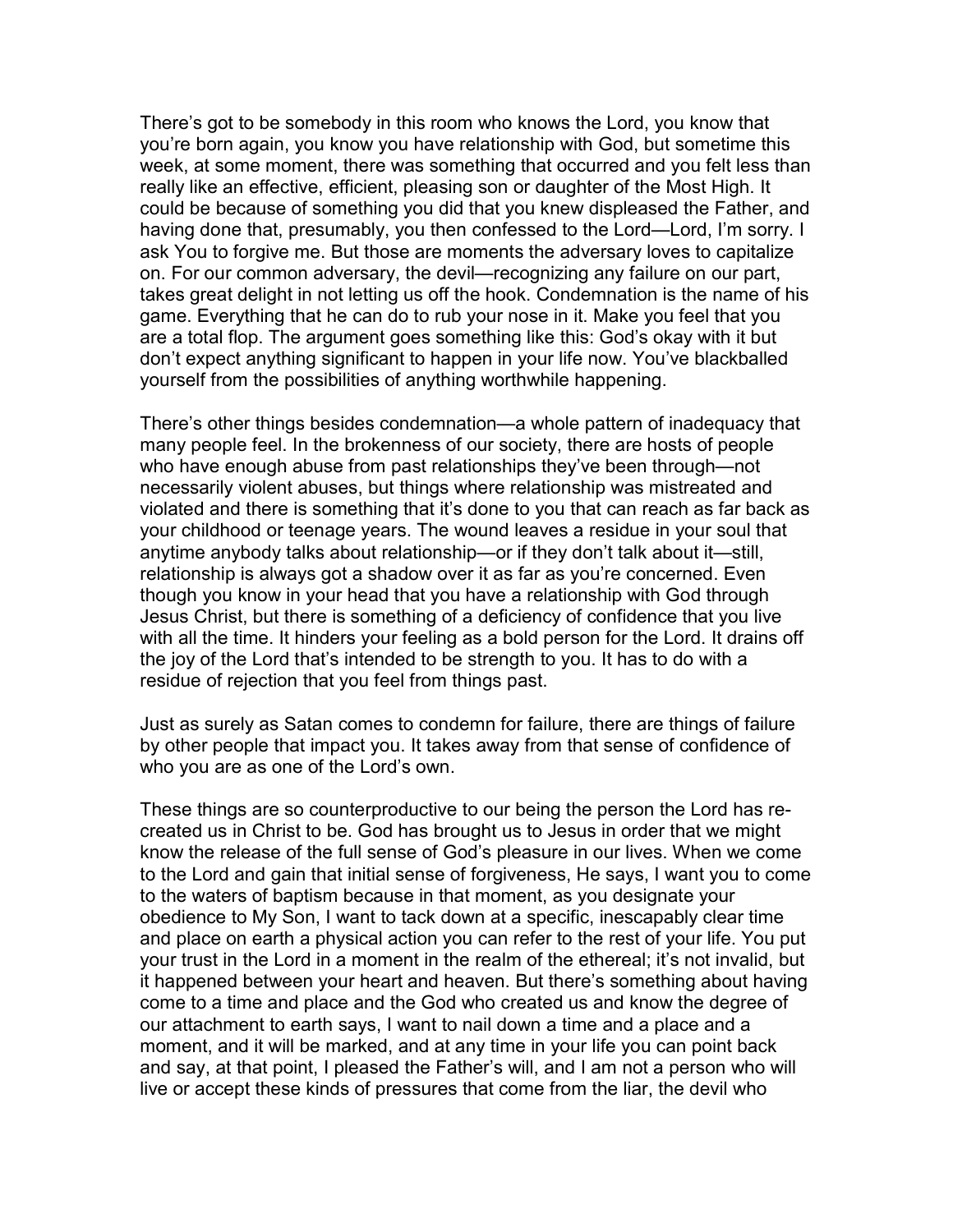would condemn me, or from the things that creep around the edges of my mind from any residue of my own past brokenness.

I am a person to whom God has spoken over me the same thing He spoke over His Son, and for the same reason. God said of His Son, You are My Son in whom I am well pleased. And the reason is because Jesus was sinless to that moment. And of you and me, when we come from the waters of baptism, God is making a statement that is equally true—that in the eyes of heaven, because of my having put my faith in Jesus Christ, my Savior, and having obeyed His call to me to come to the waters of baptism, Father says, through the Cross, where My Son died, I have cut away the record of any residue of remembrance of sin against you, in the eyes of heaven, you have been made sinless. I call you one of my sinless children, and I am well pleased with you.

When people say they felt so good at their baptism, that is not just an emotion that's a sense of divine pleasure God wants everybody to know. But beyond that moment the Lord wants anybody in a situation in which the adversary is trying to suffocate you with doubt or condemnation, the same fund of His pleasure may be drawn on no matter how long ago you were baptized.

Benefit #2 – Baptism provides a setting for spiritual breakthrough in your circumstance

In Mark 1, the heavens parted, the verb that occurs is a different one than used in the Gospels of Matthew and Luke where it speaks of the heavens were "opened" to Him. The drama of how that opening took place is forcefully put in Luke. The verb is the Greek verb "schizo" Adapted into our language into a word we use—schizophrenic, talking about where there's come a tearing of the mind or soul. This is a negative illustration, but the drama of the concept of tearing is what's wrapped up in this verb.

The Bible is saying there is a tearing open in the invisible realm. This was not just a slit in the sky that allowed you to see further than before. This was going on in perception; Jesus will go from this moment with a greater capacity now that ministry requires. By ministry not meaning the office of a pastor or spiritual leader; by ministry in the sense of people doing what they are capacitated to do.

Ministry has to do with taking what you have to give and giving it to the moment, as in "to administer". Every one of us are capacitated by God with resources that He says, Now that you're Mine, I want to use those resources that I've given you those capacities, and I want to minister My life through you wherever you are."

One of the most destructive ideas in the whole mind of the church is that ministry is isolated to a pulpit, where the Lord said the reason for the existence of pulpits is to help all the people to learn how to live in their ministry and to be what they were created to be.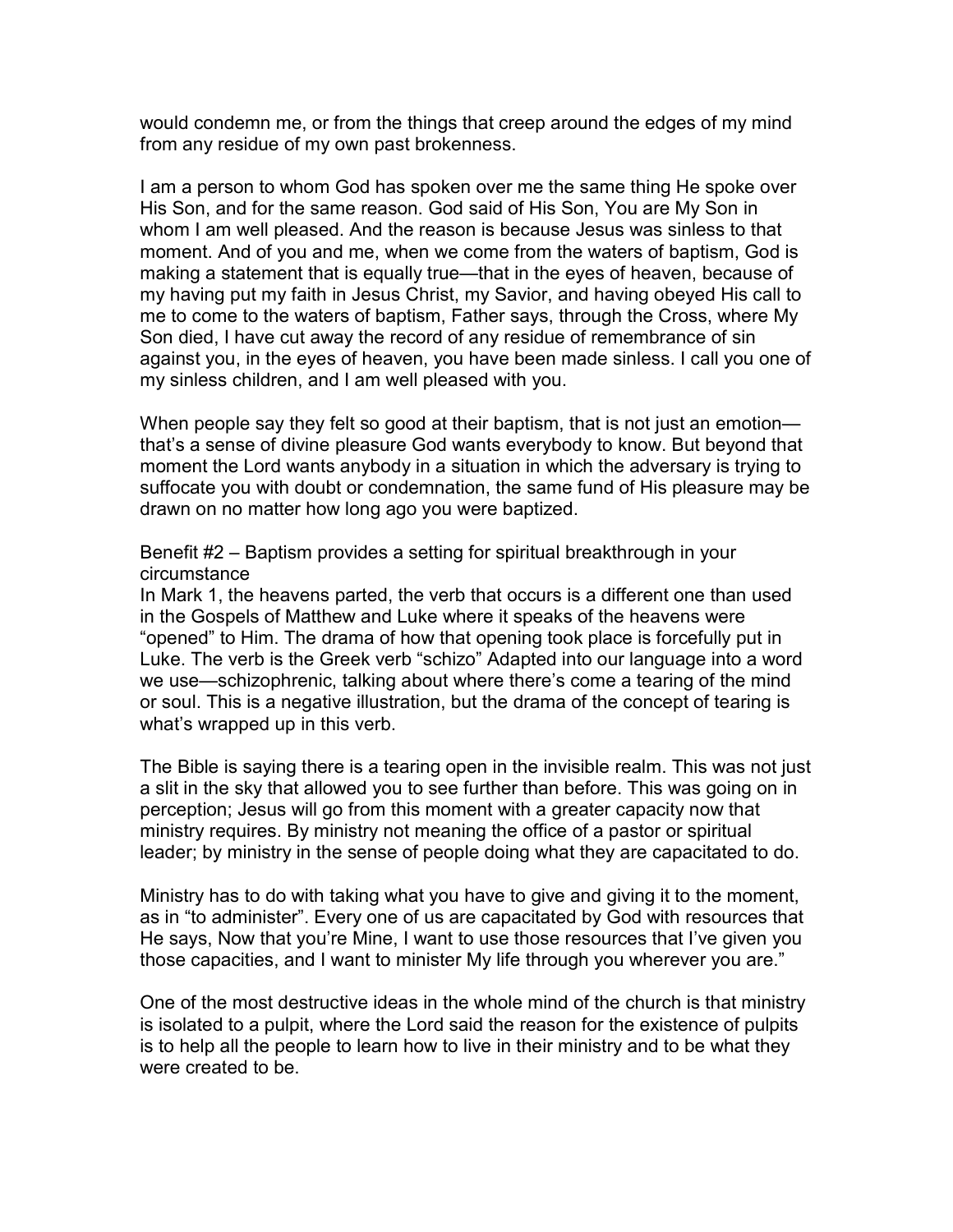For that to take place, there needs to come a sensitivity to the reality of the spiritual realm. From this moment, Jesus is going to go into an immediate situation of confrontation with the powers of darkness. The Bible says, "immediately, He was driven into the wilderness to be tempted by the devil." In that season of temptation, you have two factors: There's a period of time that's extensive, and there's also a confrontation where the enemy tries to break Jesus down. Each time, Jesus responds with quotations from the Word of God. That becomes a devastating impact against the adversary. It cuts the capacity of the adversary to withstand Jesus.

Capture a sense that this is more than just a Scripture quotation quiz. This is not just Jesus saying, when the enemy confronts Him, "Well, let's see. Let me give you a verse." But it is Jesus saying, "It is written." And then He speaks the Word and it cuts through.

This kind of capacity to lay hold of what God has said in His Word, where it becomes vibrant and alive to you, is something you see as other than just a set of ideas. It becomes something of tangible grasp in your hand, a sword with which you can do battle. That's something that comes because of spiritual breakthrough, a parting in the heavens. The invisible realm becomes real to a person.

Hosts of believers today live their lives as believers in Jesus Christ but always at the mercy of circumstances where they say, "What do you do in this kind of situation?" It is not just a case of immaturity. So many times, it's people who have walked with the Lord for a long time but they need a religious professional to tell them what to do.

God did not raise up the church and then give a band of gurus to tell people how to live. A pastor should not be a substitute for somebody else's spiritual growth. A pastor's mission should be to help people find out what the Lord wants to do with them so there can come the fulfillment of the purpose of the Living God through you with the same resources that God poured out upon His Son Jesus.

It has to do with a perception that comes where the Spirit of God enables you to see beyond the limits of human sight; seeing, transcendently, the realm of the reality that is there.

Jesus recognizes His adversary and He recognizes His resources. The Bible says you and I are not wrestling against flesh and blood; the struggle for our life isn't trying to figure out a way to get out of this marriage because I can't live with this flesh and blood person, but to recognize how you can deal with the hell that's trying to invade your home, and to separate you and the person you've made a commitment to live with, and who God can enable you to live with them if you come and deal with the things that would try and tear your home and hearts apart, that are coming out of hell, not just out of flesh and blood alone.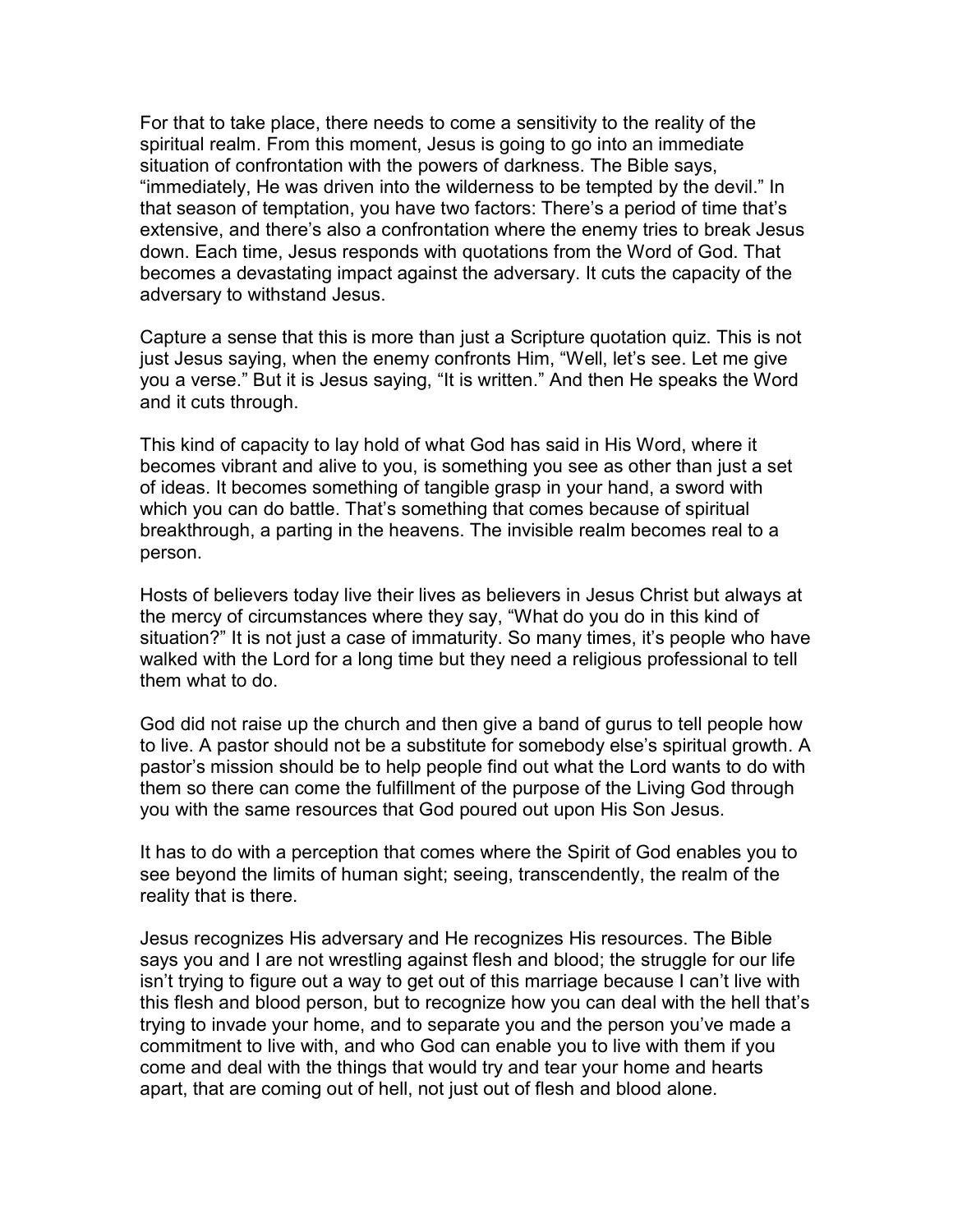It has to do with recognizing the adversary that attacks us – not just the person (flesh and blood) or the circumstances, and affliction. You come to recognize what has a physiological explanation and what is being imposed on you in the invisible realm that's trying to take hold of you in the physical/visible. For example, children that are well all week and then get sick Saturday night, preventing the family from coming to church on Sunday and hindering what God wants to flow into that family because one of the kids is sick.

The eyes of the understanding, Paul said to the Ephesians, need to be enlightened; the eyes of the heart seeing. It needs to be renewed in us as well as initiated in us. Baptism initiates it; we need to appropriate this "second sight" into the realm of spiritual confrontation.

Benefit #3 – Baptism opens the way to a ceaseless overflowing of the Holy Spirit upon your life

We already said it, Jesus needed to receive the fullness of the Holy Spirit for the ministry ahead of Him. Two verses stand starkly side by side. In John 3 and 20 (all the chapters in between have to do with the ministry of Jesus three years) In John 3:34, shortly after Jesus began His ministry these words are spoken: That the Son of God was sent, He whom God has sent, God gives the Spirit without measure to Him. God sent His Son and gave Him unlimited power of the Holy Spirit. Unlimited resource.

In John 20 (we've now gone through the whole life of Jesus, the death, resurrection and He's meeting the disciples) Jesus says, "Now you receive the Holy Spirit." He saying that what I've been here doing is opening a doorway to what I want to multiply in hosts of My own. I received the Holy spirit for the ministry I conveyed; now salvation has accomplished and redemption is complete, and you redeemed, now I want you to receive the Holy Spirit. "As the Father sent Me, so I send you."

Join these words to " He whom God has sent, God gives Him an unlimited resource in the Holy Spirit." Jesus means us to understand that He is not living and serving the Father's will in His life with a resource that is transcendent to what Father God wants you and me to have. The one vast difference between Jesus' life and ours is that He never sinned and we have. But through the blood of the cross, that's been neutralized so that we have the privilege of standing before the Father sinless in His sight. As children, sons and daughters in whom He is well pleased. He forgives us because of Jesus.

When we receive Jesus Christ as our Savior, we are redeemed to live in the new dimensions of life the Lord has, including the power to serve, to love, to live in the purity and power of the Holy Spirit which is intended to have the same resource He whom God has sent, God gives the Spirit without measure—like the Father